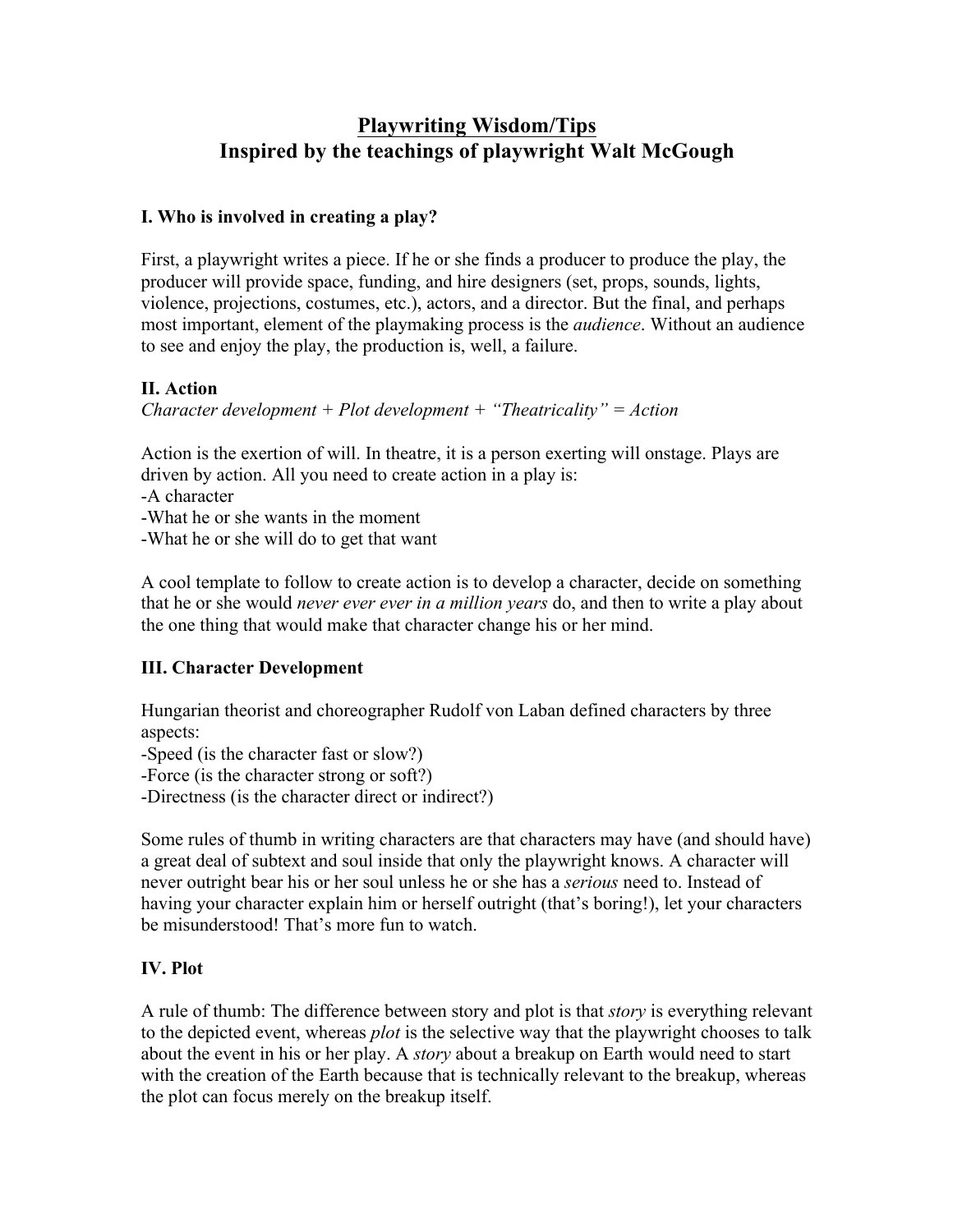Structured plays follow a specific plot arch:

The play begins with the inciting incident (the first moment when the lights go up.) Thereafter, we see rising action, during which tension and conflict arises. Sometime during the rising action, we reach *the point of no return* during which we delve so far into the conflict that we cannot turn back. After the point of no return, the audience should not discover any new information, new characters, or random acts. Finally, the conflict reaches a tipping point, called the *climax*, which is the "moment we've all been waiting for" when all the earlier events of the play centralize around a single event. Even so, the play cannot end with a climax. Instead, the climax is followed by falling action, or *denouement*, during which there is resolution and a reaction to the climax.

David Ball once wrote a book called Backwards and Forwards in which he argues that, in a play with a coherent plot, every event should be directly connected to the one before it.

Plays should also take place on a day that is different from all other days, perhaps the most important day of your lead character's life. *If it's not the most important day of his or her life, then why aren't you writing* that *play?*

Some amount of exposition, in which we meet the characters and are introduced to the setting of the play, is necessary. Even so, too much exposition is boring, so only share information about your characters and setting that is absolutely necessary, because too much exposition can bore the audience. Challenge yourself to use as few words as possible of exposition to allow most of your ten minutes to focus on your plot/conflict/action.

In the words of Brecht (misquoted, probably): "People in theatre don't care *what* happens; they care about *how* it happens."

### **V. Theatricality**

Remember, the world of the stage is not the real world. Therefore, you can set your own rules for the world of your play as long as they are consistent and make sense to support your plot. You want to create a world where animals can talk? Go for it, as long as it is necessary for your plot.

### **VI. Stage Directions**

Stage directions can be used to describe scenery, action, and occasionally emotion, but use them economically. Allow the director and actors the freedom of telling their own story through your words. Don't dictate every single piece of scenery, or every single move an actor makes, in your stage directions. Trust your director and actors enough to give them some of the reigns. Also, avoid adverbial stage directions as much as possible (the type of stage directions that tell the actors what emotion to convey in a line.) They take away a lot of actors' freedoms.